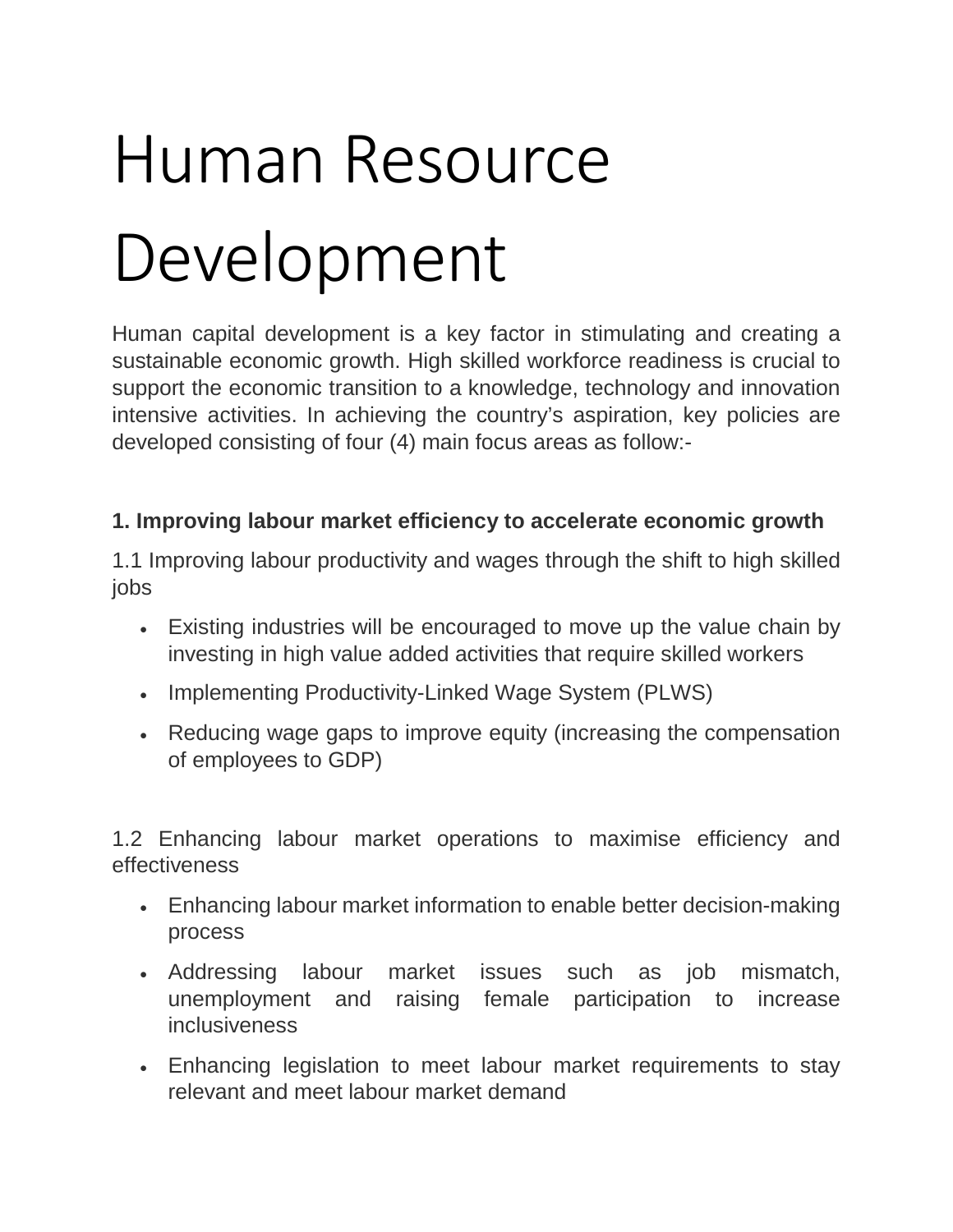- 1.3. Improving management of foreign workers
	- One Stop Centre (OSC)
	- *'*Strict Liability' Employers have full responsibilities on recruitment process and foreign workers well-being

## **2. Transforming TVET to meet industry demand**

2.1 Strengthening the governance of TVET for better management

2.2 Enhancing quality and delivery of TVET programmes to improve graduate employability

- Enabling industry-led programmes to reduce skills mismatch
- Strengthening TVET curriculum
- Mainstreaming the National Dual Training System (NDTS)
- Developing high quality instructors
- 2.3 Rebranding TVET to increase its attractiveness
	- Promoting TVET as a pathway of choice
	- Recognising technologists as professionals
	- Clearer pathway for TVET programmes

## **3. Strengthening lifelong learning for skills enhancement**

- 3.1 Upskilling employees
	- Expanding Human Resources Development Fund (HRDF) Act coverage
	- Improving training for Small and Medium Enterprise (SME) employees
	- Enhancing industry-based programmes to upskill employees Malaysian Meister Programme (MMP)
	- Promoting alternative accreditation for lifelong learning